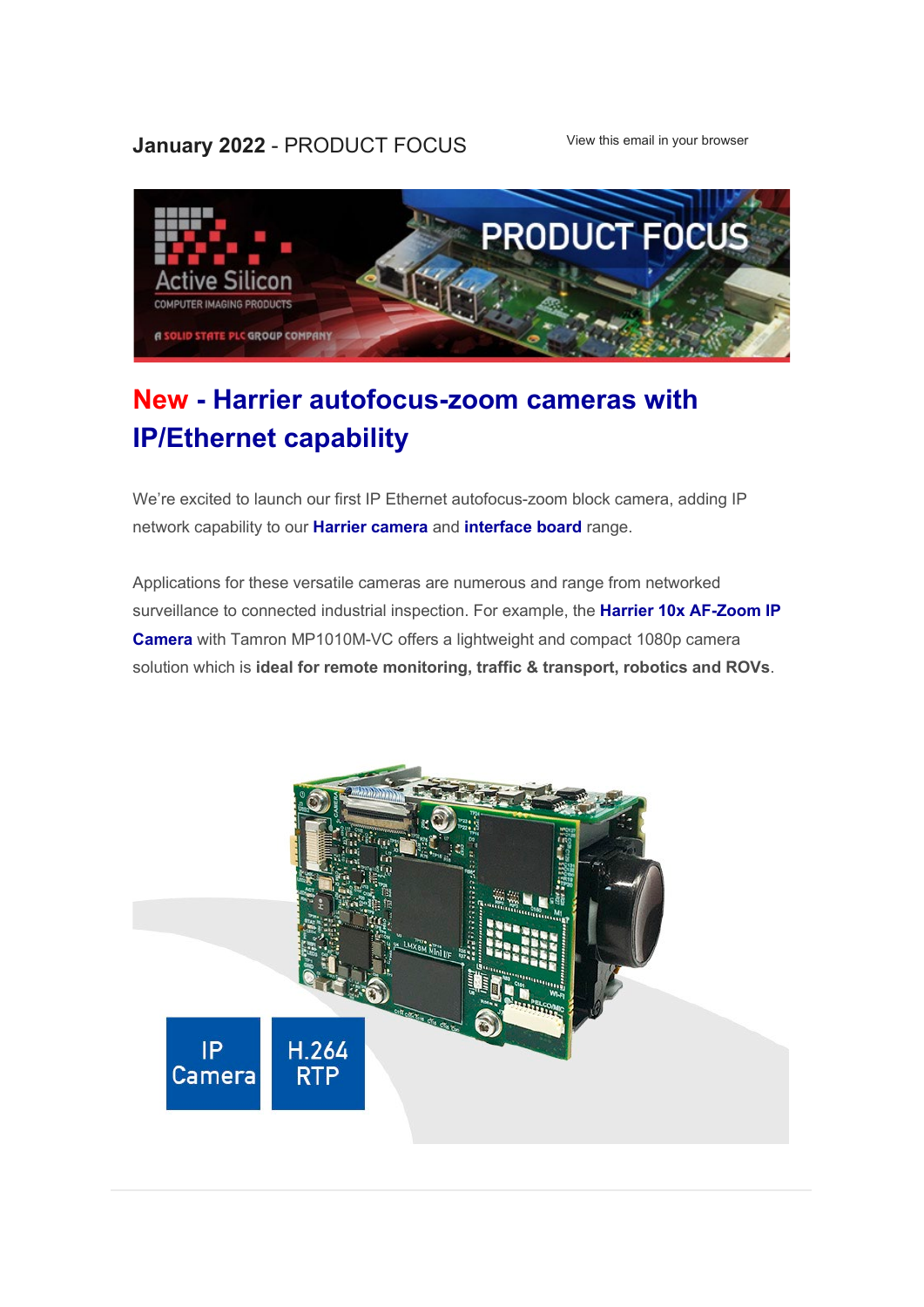#### **Benefits include:**

- Low-cost cable range up to 100m
- Easy connection to standard PCs and Ethernet infrastructure
- Industry standard camera control interface (ONVIF)
- Compatible with third-party ONVIF compliant software

### Technical details

The IP Ethernet video stream is provided by the **[Harrier IP Camera Interface Board](https://www.activesilicon.com/products/harrier-ip-camera-interface-board/)**. With the help of a powerful SoC processor, the board converts the LVDS output of the Harrier camera to a **low latency H.264 IP video stream over RTP**. The board is compatible with all LVDS output Harrier cameras, extending IP video output to all of the robust, high-quality Harrier range of cameras that includes models with **[global shutter](https://www.activesilicon.com/products/cameras/?fwp_shutter_type=global-shutter)** and up to **[40x zoom](https://www.activesilicon.com/products/cameras/?fwp_optical_zoom=40x)**.

Software examples are provided with the free **[Harrier IP SDK](https://www.activesilicon.com/products/ip-sdk/)** (software development kit). VISCA commands can also be sent to the camera via the ONVIF server, enabling full control of all camera features. Customized text and graphical overlays can be added to the live video stream.

## Flexible options

The interface board can be purchased as board-only or as part of a pre-assembled complete camera solution; board versions with power over Ethernet (PoE) and wireless IP interface options are also available. The IP **[evaluation kit](https://www.activesilicon.com/products/evaluation-kit-for-harrier-ip/)** enables easy evaluation of Harrier IP cameras.

You can find the full spec for the **Harrier 10x [AF-Zoom IP Camera](https://www.activesilicon.com/products/af-zoom-ethernet-ip-camera-mp1010/)** on our website, or **[get](https://www.activesilicon.com/contact-us/)  [in touch](https://www.activesilicon.com/contact-us/)** to see which IP solution is right for you.